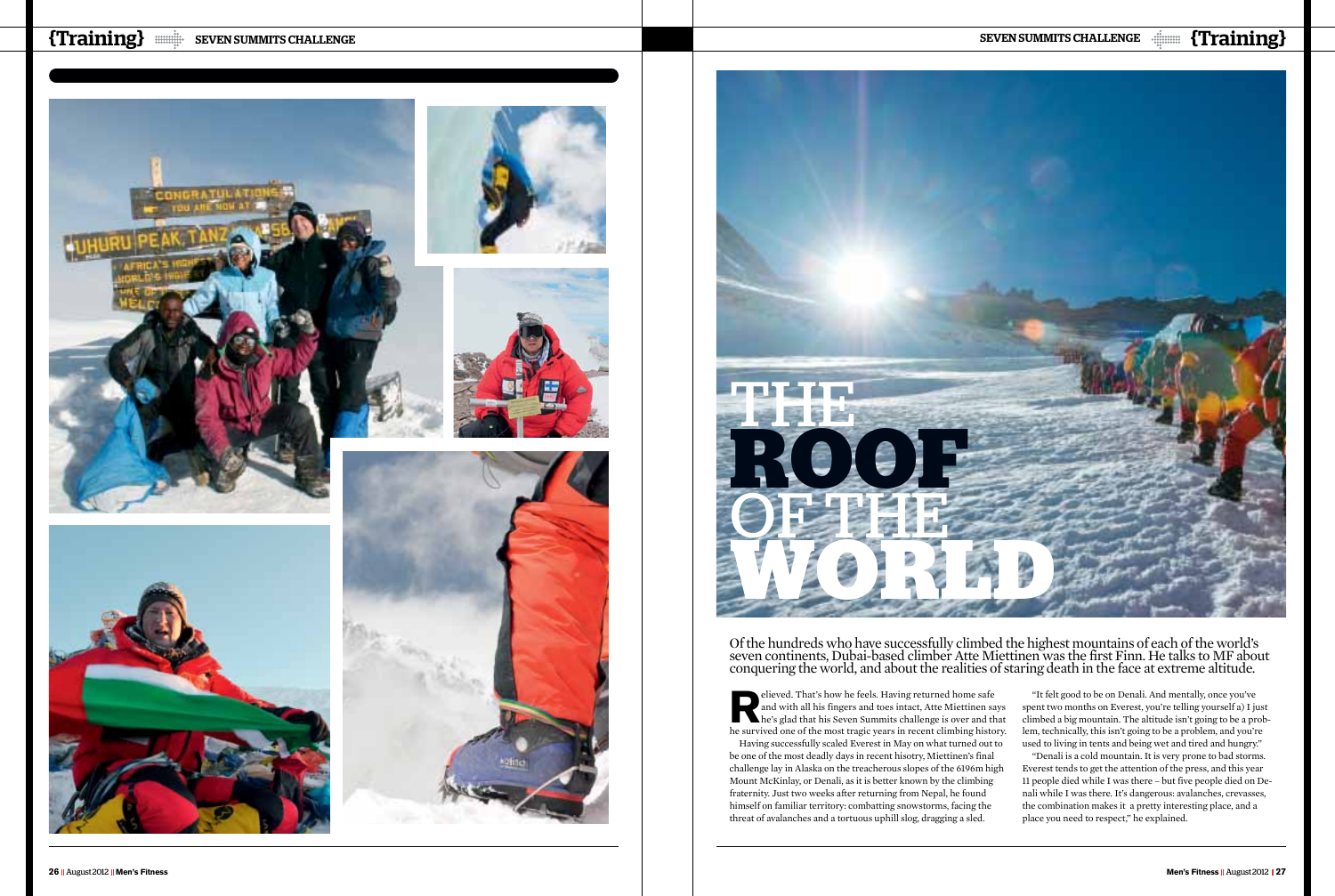

Nepal - Tibet, Asia May 19, 2011 8850m

"For me, reaching the summit just as the sun was rising was a magical moment. The red glow all around, and knowing that you were only half-way. I just climbed the highest



"It's the least challenging of the Seven Summits. It's really a gentle stroll on well marked tracks with

mountain in the world, and that was a great feeling. The other aspect of the mountain is that you remember the sad part. You remember that a lot of people paid the ultimate price."

## **3) Mount Kosciuszko**

Location: New South Wales, Australia

April 9 2010  $222$ m

: "Flying on to the glacier in a Russian military plane, then a smaller ski plane to .<br>the Vincent base camp, seeing all these mountains and the captain saying nobody has set foot on these

paved sections. It seems a little

: Tanzania, Africa  $:$  Jan 3 , 2007 **S895m** "I have a combination of feelings for Kilamanjaro. I had met my wife six months before, and it was a weird learning experience for a couple to

> strange to be doing it for climbing reasons when you see people with small kids and strollers walking up too. But the views, like all of these mountains, are great ."

## Here's how Atte tackled his Seven summits challenge\*

#### **5) Vincent Massif**

Antarctica  $\approx$  Nov 26, 2011 4897m

. "I was a little bit apprehensive about the trip because the mountain had kicked my butt before (in 2009) when I developed a chest and throat infection, but I was determined

that it wasn't going to get the better of me. We summited on the last possible day before I had to fly off. Weather was difficult. So it was a great feeling to go back and check it off the list and say you beat it. It gives you a lot of confidence. To be able to say you .<br>have conquered it is an amazing feeling.



mountains before. About 1200 people have climbed Vincent, 3000 people have climbed Everest. But the mountains around, no one has set foot on."

#### **1) Mount Kilamanjaro**

Argentina, South America  $B$ ec 26, 2011 4897m Abiding memory: "Compared to

be on a mountain where you're constant stressed, cold and tired. But it was a great trip. The feeling of standing on the highest point in Africa on a snow covered peak, and thinking about lions walking around below us was pretty cool."

#### **6) Cerro Aconcagua**

Argentina, South Americ  $B$ ec 26, 2011 4897m

## **2) Mount Elbrus**

southern Russia e: July 7, 2009 5642m

Abiding memory: "The main memory from Elbrus is that the location is in a very explosive area. You're in southern Russia close to the border with Georgia. To your east you have Chechnya, to

your Upcasia. Everybody wants independence, the border is disputed, you have military everywhere, so you're kinda like not sure that it's really the place you want to be. It's an interesting place. Not the most beautiful mountain, but an interesting place, and a great trip.."

### **8) Denali/Mount McKinley**

Everest, I feel guilty saying it, but Denali was easy. It isn't at all. But I think being acclimatised certainly helped me to get used to the physical demands very quickly. It



felt good to be on Denali. And mentally, once you've been two months on Everest, you're telling yourself a) I just climbed a big mountain. The altitude isn't going to be a problem, technically, this isn't going to be a problem, and you're used to living in tents and being wet and tired and hungry."

## **4) Carstenz Pyramid**

Papua, Indonesia e: May 3, 2011 4884m

Abiding memory: "It was one of my favourite trips, along with Everest. It was so exotic, a true Indiana Jones story where you take a private plane in to the jungle and trek 100km to the mountain



with locals who are naked apart from little guard over their private parts. The mountain is basically just rock. Wet rock. Rain all the time, you're in the jungle, there's a Tyrolean traverse between two peaks with a wire hanging between them with 100m of nothing below you."

So too was news that four Japanese climbers had been swept away in an enormous avalanche just a day's climb ahead of Atte's expedition. Atte's team was the first point of contact for the only surviving member of the team as he turned back and headed down the mountain for help.

"He was part of a five man crew, and four of them were killed in an avalanche – in a relatively safe place. They had been hit by a big avalanche. When I left the mountain, they were still trying to find them."

For Atte and his team of eight, progress through the mountain's four advance camps was relatively event free. The team was split in to crews of four, and they each moved up the mountain during the night.

 "The logic is that all those crevasses that are warming up during the day,

# EVEN SUMMITS CHALLENGE SEVEN SUMMITS CHALLENGE SEVEN SUMMITS CHALLENGE  $\text{min}$  (Training)

"A normal expedition on Denali takes between two and three weeks, and you cannot get resupplied when you're on the mountain, so you have to take everything, all your food, fuel, gear, with you. It starts adding up in terms of weight. I had about 70kgs that I either needed to carry or pull in a sled," he said.

"Denali is also famous for crevasses. The glacier moves one metre a day, and massive cracks can open up at any point. There's constant movement, and you constantly hear avalanches. If not twice an hour, then once an hour you hear an avalanche somewhere. And, sometimes in white out conditions, you can hear that it's close but you don't know where it is," he explained.

The conditions and territory requires climbers to move in groups of four, roped together. The theory is that if one member falls into a crevasse, the other three can react quickly and pull them to safety. It happened to Atte's team.

"We avoided crevasses until the last day. We were moving on the glacier when one of our guys disappeared in front of me. Luckily we reacted pretty fast, and we pulled him back – but he has an interesting story to tell his friends back in London," Atte said. Another climber in British-led expedition wasn't quiet so fortunate. "One of their guys was dragged in to a crevasse by his sled and

he broke his neck. That was very sobering," he said.



so it's very easy to fall through. So, in the lower camps we walk at night, and at camp 2 we make the switch.

Much of the trip is spent moving gear. With sleds loaded with 70kgs of essential kit, Atte said it's both too dangerous to carry so much, and too much of a physical demand to haul it all up in one go.

"At times we're walking on ground that is pretty steep, and we're traversing, so the sled is literally hanging off you, trying to yank you off the mountain. I had a couple of cases where I was the anchorman of one of the rope teams because I was one of the more experienced climbers, and I had a very heavy sled, and as we turned a corner, the sled started rolling. It was like a crocodile doing a death roll – and you have to literally stop and get your iceaxe in to the mountain and hope it doesn't rip you off the mountain. It gains so much momentum as it's rolling."

\* It was really eight mountains. There is some debate over whether Mt Kosciuszko, the tallest mountain in Australia, should be counted or whether Carstenz Pyramid, the tallest in Australasia is more worthy. Two lists exist - the Bass and the Messner. Atte did both.